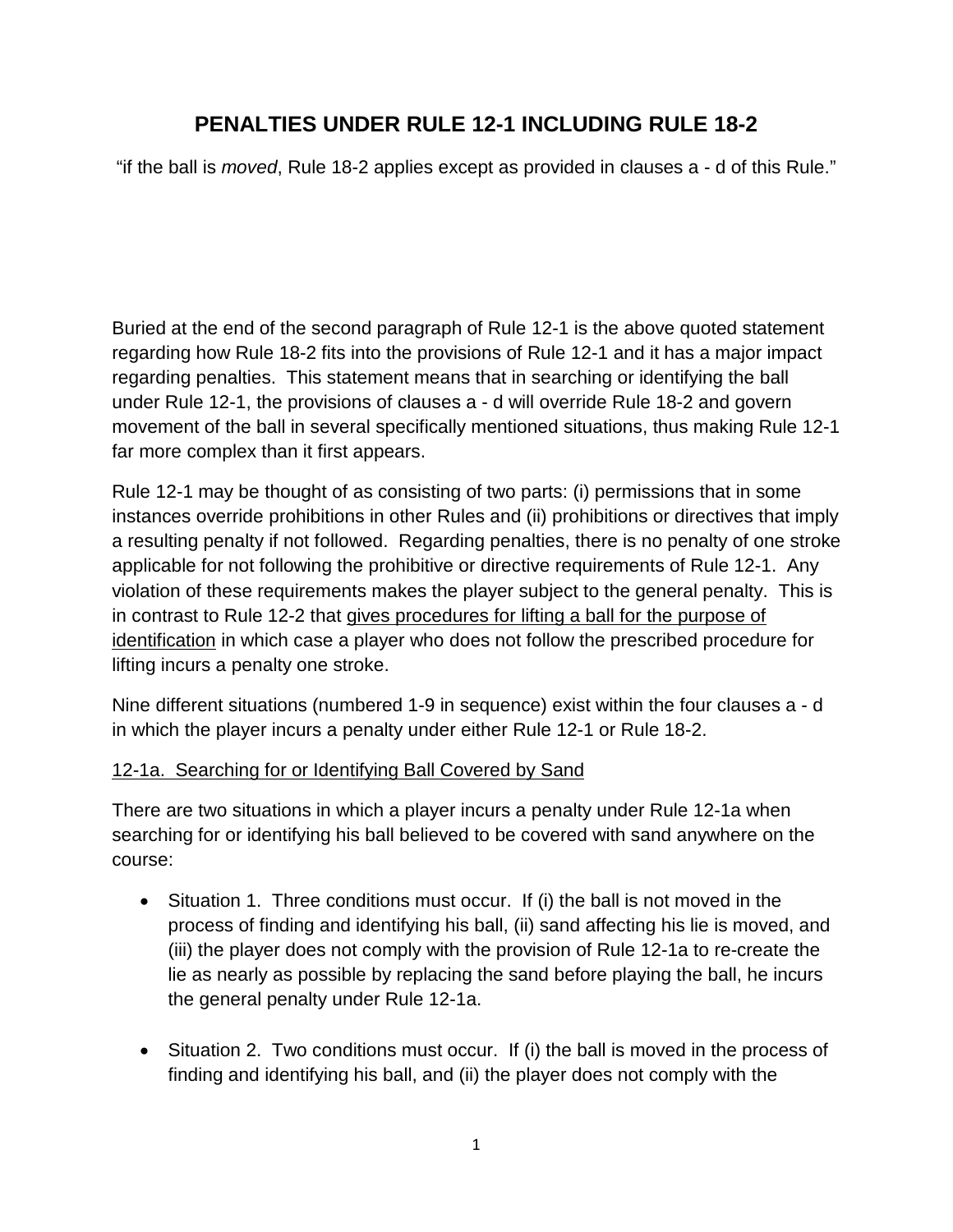provision of Rule 12-1a that the ball must be replaced and the lie re-created before playing the ball, he incurs the general penalty under Rule 12-1a.

Rule 18-2 does not apply in this situation as Rule 12-1a states that there is no penalty for moving the ball during touching or moving sand while searching for and identifying the ball.

## 12-1b. Searching for or Identifying Ball Covered by Loose Impediments in Hazard

There are two situations in which a player incurs a penalty under Rule 12-1b when searching for or identifying his ball believed to be covered with loose impediments in a hazard:

• Situation 3. Two conditions must occur. If (i) loose impediments are moved in the process of finding or identifying his ball, regardless of whether his ball is moved or not, and (ii) the player does not comply with the provision of Rule 12-1b requiring replacement of the loose impediments before playing the ball, he incurs the general penalty under Rule 12-1b.

If the ball is moved during the touching or moving of loose impediments while searching for or identifying the ball, see Situation 5 below.

• Situation 4. Two conditions must occur. If (i) the ball is moved during the replacement of loose impediments and (ii) the ball is not replaced before playing the ball, the player incurs the general penalty under Rule 12-1b.

Rule 18-2 does not apply in this situation as Rule 12-1b states that there is no penalty for moving the ball during replacement of the loose impediments. This latter statement strongly implies that no part of Rule 18-2 applies to the movement of the ball including the requirement to replace the moved ball.

There is one situation in which a player incurs a penalty under Rule 18-2 when searching for or identifying his ball believed to be covered with loose impediments in a hazard:

• Situation 5. If a player causes his ball to move during the touching or moving of loose impediments while searching for or identifying the ball, the player incurs a penalty of one stroke and must replace the ball. If the ball is not replaced, he incurs the general penalty but no additional penalty under Rule 18-2.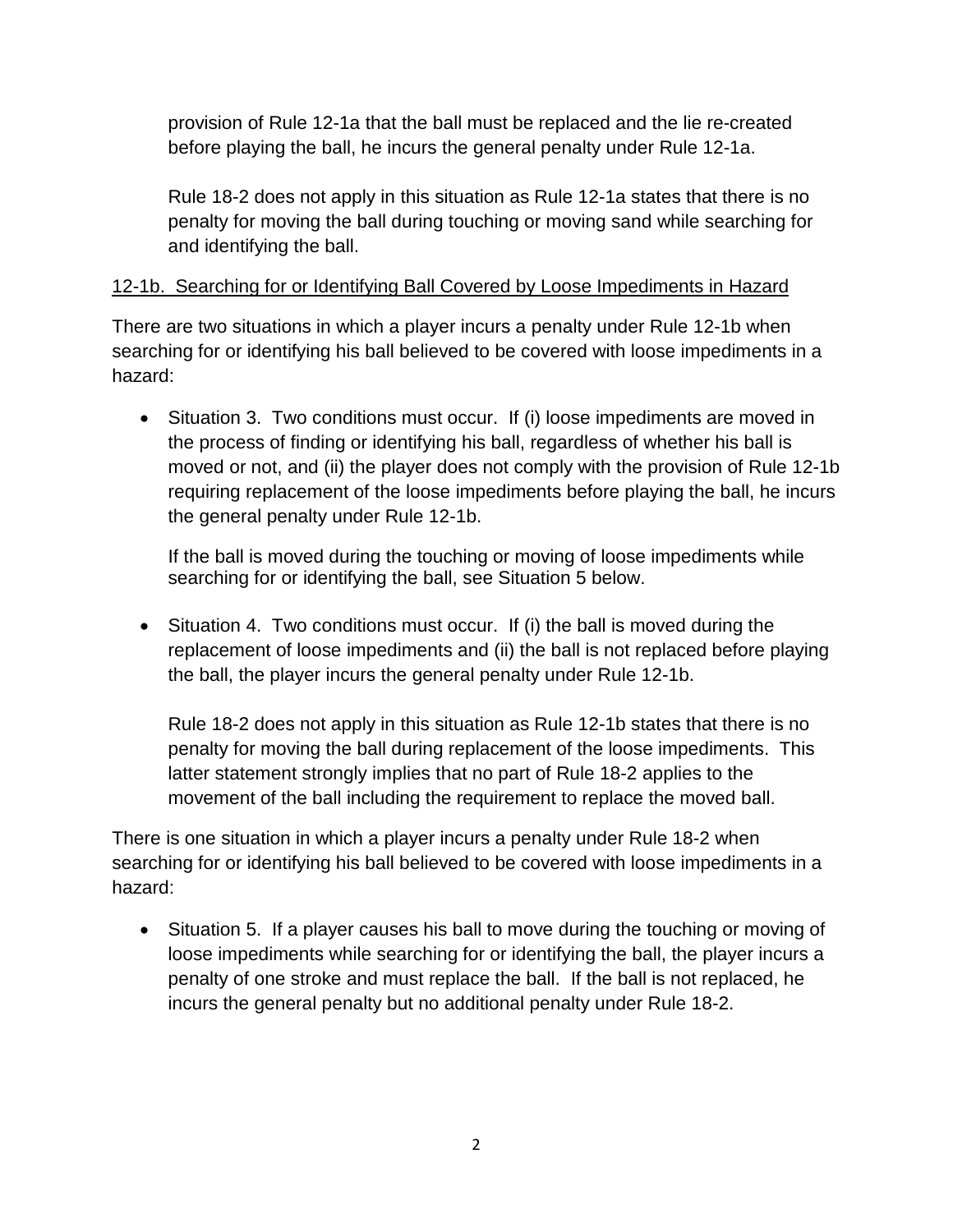## Rule 12-1c. Searching for Ball in Water in Water Hazard

There is one situation in which a player incurs a penalty under Rule 12-1c when searching for his ball believed to be lying in water in a water hazard:

• Situation 6. Three conditions must occur. If (i) the ball in water is accidentally moved while probing, (ii) the player does not elect to proceed under Rule 26-1 and (iii) the player does not comply with the provisions of Rule 12-1c to replace the ball before playing it, the player incurs the general penalty.

Rule 18-2 does not apply in this situation as Rule 12-1c states that there is no penalty for accidentally moving the ball in water while probing.

There are two situations in which a player incurs a penalty under Rule 18-2 when searching for his ball believed to be lying in water in a water hazard:

- Situation 7. Two conditions must occur. If (i) a player causes his ball to move in the process of finding or identifying his ball and (ii) the moved ball was not lying in water, the player incurs a penalty of one stroke under Rule 18-2 and must replace the ball. If the ball is not replaced, he incurs the general penalty but no additional penalty under Rule 18-2.
- Situation 8. Two conditions must occur. If (i) a player causes his ball to move in the process of finding or identifying his ball and (ii) the ball was accidentally moved other than while probing, the player incurs a penalty of one stroke under Rule 18-2 and must replace the ball. If the ball is not replaced, he incurs the general penalty but no additional penalty under Rule 18-2.

#### 12-1d. Searching for Ball Within Obstruction or Abnormal Ground Condition

There is one situation in which a player incurs a penalty under Rule 12-1d when searching for his ball believed to be lying in or on an obstruction or in an abnormal ground condition:

• Situation 9. Two conditions must occur. If (i) the ball is accidentally moved during search and (ii) the player does not comply with the provision, "the ball must be replaced unless the player elects to proceed under Rule 24-1b, 24-2b or 25-1b as applicable," before playing the ball, he incurs the general penalty.

Rule 18-2 does not apply in this situation as Rule 12-1d states that there is no penalty for accidentally moving the ball during search.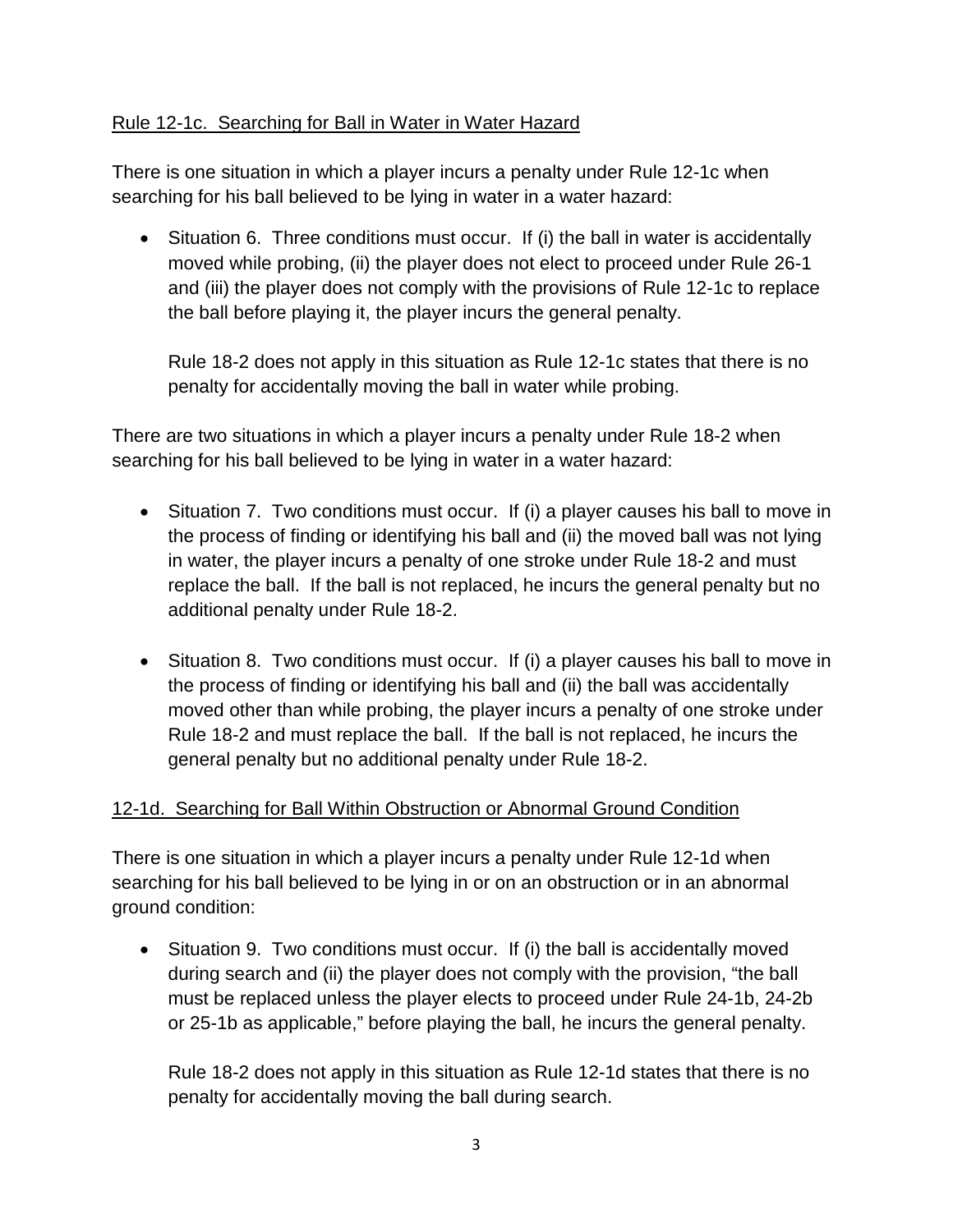### POSTSCRIPT

The foregoing is a reasonably straightforward interpretation of the wording in Rule 12-1. Most of the practical situations that will occur are covered within those nine listed above. However, because of the overall complex nature of Rule 12-1 and the relationship between Rule 12-1 and Rule 18-2, a question might arise as to whether multiple penalties should be assessed for violations within each of the nine situations or across situations that are not mutually exclusive.

Neither the USGA nor the R&A have published Decisions that have specifically addressed potential situations involving multiple penalties within Rule 12-1. In what follows, several cases are examined together with suggested solutions. These solutions have not been reviewed by the USGA and should not be interpreted as any more than provisional procedures to be considered in any discussion or analysis of events.

While there are several possible events that can occur involving violations of both Rule 18-2 and Rule 12-1, the following four cases in stroke play are examples that will illustrate the principles that could be applied to similar circumstances and other combination of events:

- Case 1. Within Situation 2 above while searching for his ball covered in sand, it is possible that the player may both (i) fail to replace the ball and (ii) fail to recreate the lie of the ball as required by Rule 12-1a. These two acts are related acts within the context of the specific requirement of Rule 12-1a and if either one or both of these acts occur before playing the ball, a single general penalty under Rule 12-1a would be applied according to principle 3, Decision 1-4/12.
- Case 2. During finding and identifying his ball covered with loose impediments in a hazard, the player removes loose impediments causing his ball to move. There is no penalty for removing the loose impediments according to Rule 12-1b but there is a penalty under Rule 18-2 for moving the ball. Although the player is required to replace both (i) loose impediments (Rule 12-1b) and (ii) ball (Rule 18-2), he fails to do either. There are two Rules breached (Rule 12-1b and Rule 18-2) by unrelated acts with the result that multiple penalties would be applied according to principle 5 of Decision 1-4/12. The player would incur a total penalty of four strokes (Rule 12- 1b and Rule 18-2).
- Case 3. During finding and identifying his ball covered with loose impediments in a hazard, the player removes loose impediments causing his ball to move. Rule 18-2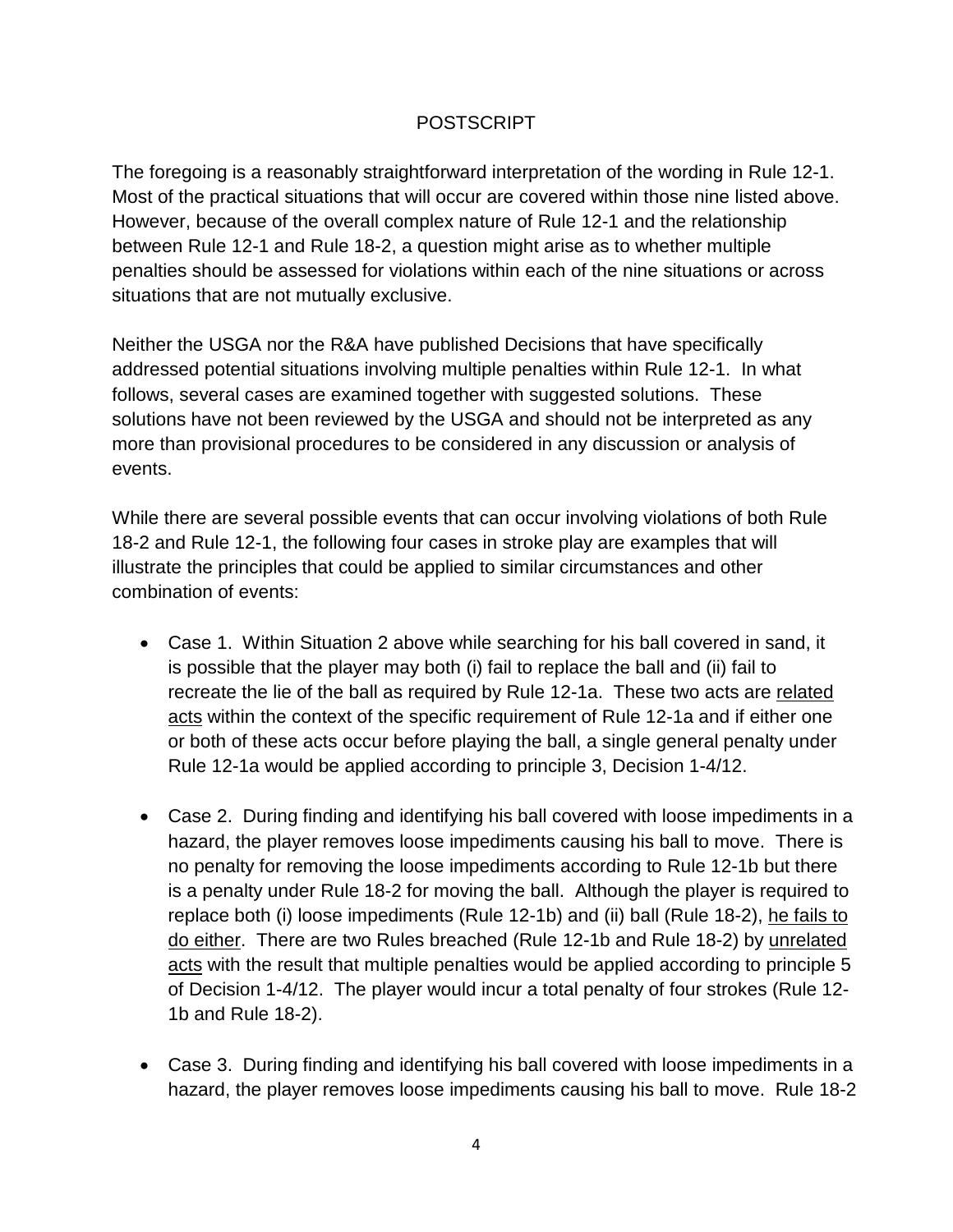governs the movement of the ball during this action, assigns a penalty of one stroke and requires him to replace his ball, which he does. Subsequently, when replacing the loose impediments, he causes his ball to move again. Rule 12-1b governs the movement of the ball during this latter action, assigns no penalty and requires him to replace his ball, which he does not do before playing the ball. For this later violation, he would incur the general penalty under Rule 12-1b. There are two Rules breached (Rule 12-1b and Rule 18-2) by unrelated acts with the result that multiple penalties would be applied according to principle 5 of Decision 1-4/12. The player would incur a total penalty of three strokes (Rule 12-1b and Rule 18-2).

• Case 4. There is variation of Case 3 that is distinct and where principle 2 of Decision 1-4/12 can limit a player's penalty when in violation of both Rule 12-1b and Rule 18-2. If during finding and identifying his ball and moving loose impediments, a player causes his ball to move and then subsequently the ball is moved again during the replacement of loose impediments, there is a possibility where one act (failure to replace the ball) would be a violation of both Rule 12-1b and Rule 18-2. This would invoke principle 2 of Decision 1-4/12, with the result that there would be only a single penalty applied.

The circumstances in Case 4 require more discussion. Consider the following:

*A player hits his tee shot into a dry water hazard that is covered with loose impediments. He begins searching by moving some loose impediments that uncovers his ball and causes it to move from X to Y. He is aware that he must replace both the ball and the loose impediments. Before replacing the ball at X, he replaces a loose impediment that causes his ball to move from Y to Z.*

There are three conclusions regarding the player's actions up to this point:

- The player is in violation of Rule 18-2 (penalty of one stroke) for causing the ball to move from X to Y during movement of the loose impediments while searching and the ball must be replaced.
- No penalty for moving the loose impediments and the loose impediments must be replaced (Rule 12-1b).
- No penalty for causing the ball to move from Y to Z during replacement of the loose impediment and the ball must be replaced (Rule 12-1b).

These conclusions are reached from a straightforward reading of Rule 12-1 and should not be in question. However, there are three other issues.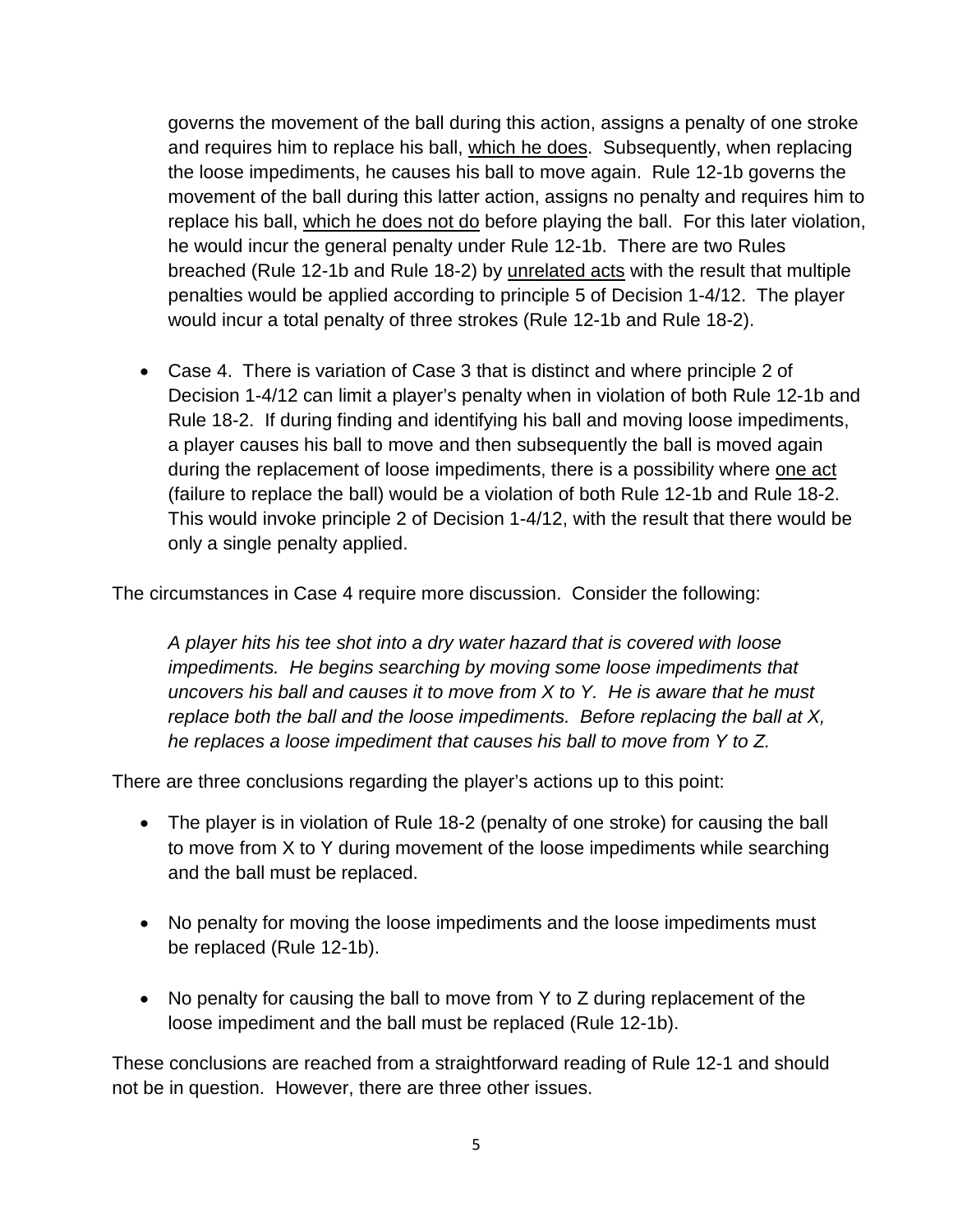#### Issue 1 – Point of Replacement

There is an unresolved conflict between Rule 18-2 and Rule 12-1b - at which point must the ball that was twice moved be replaced, X as required by Rule 18-2, or Y as required by Rule 12-1b? The resolution of this issue should be that the required replacement point for the twice moved ball (from X to Y and from Y to Z) is X, the initial location of the original ball before search began. Therefore, if the player replaces the ball at X and makes a stroke, he incurs only the penalty of one stroke under Rule 18-2 and none under Rule 12-1b.

#### Issue 2 – Multiple Penalties

At first glance, it would seem that if the player does not replace the ball at X, and plays it from some other place, he would be in violation of two Rules that require replacement and the player would be liable for the general penalty under both Rules for a total penalty of four strokes. However, the failure to replace the ball at X as required by both Rule 12-1b and Rule 18-2 should be considered one act in violation of two Rules (principle 2 of Decision 1-4/12) and a single penalty would be applied for the act of failure to replace.

#### Issue 3 – Applied Rule for Failure to Replace

What Rule is applied? The answer comes from the principle of Decision 1-4/15 that requires application of the Rule with the most severe penalty (that is, the most severe result) when a competitor has breached two Rules as a result of a single act. At first glance, it would seem that since both Rules have the same general penalty it would not matter which Rule is selected for application. A closer examination reveals that applying either one or the other of the two Rules to the act of failure to replace would not give the same result:

- If Rule 18-2 is selected for application, the penalty of one stroke incurred for moving the ball at X goes away because of the associated penalty statement of Rule 18-2. The final result would be only a total penalty of two strokes.
- If Rule 12-1b is selected for application, the general penalty from Rule 12-1b is applied. Consequently and additionally, although Rule 18-2 is not applied to the act of failure to replace, Rule 18-2 is applied for the first movement of the ball from X to Y and the penalty of one stroke incurred under Rule 18-2 must be retained. The final result would be a total penalty of three strokes.

An argument could be made that only a single general penalty under Rule 18-2 should be applied as it would not be less than any possible advantage gained by the player. This approach would ignore the guidance of Decision 1-4/12 and Decision 1-4/15.